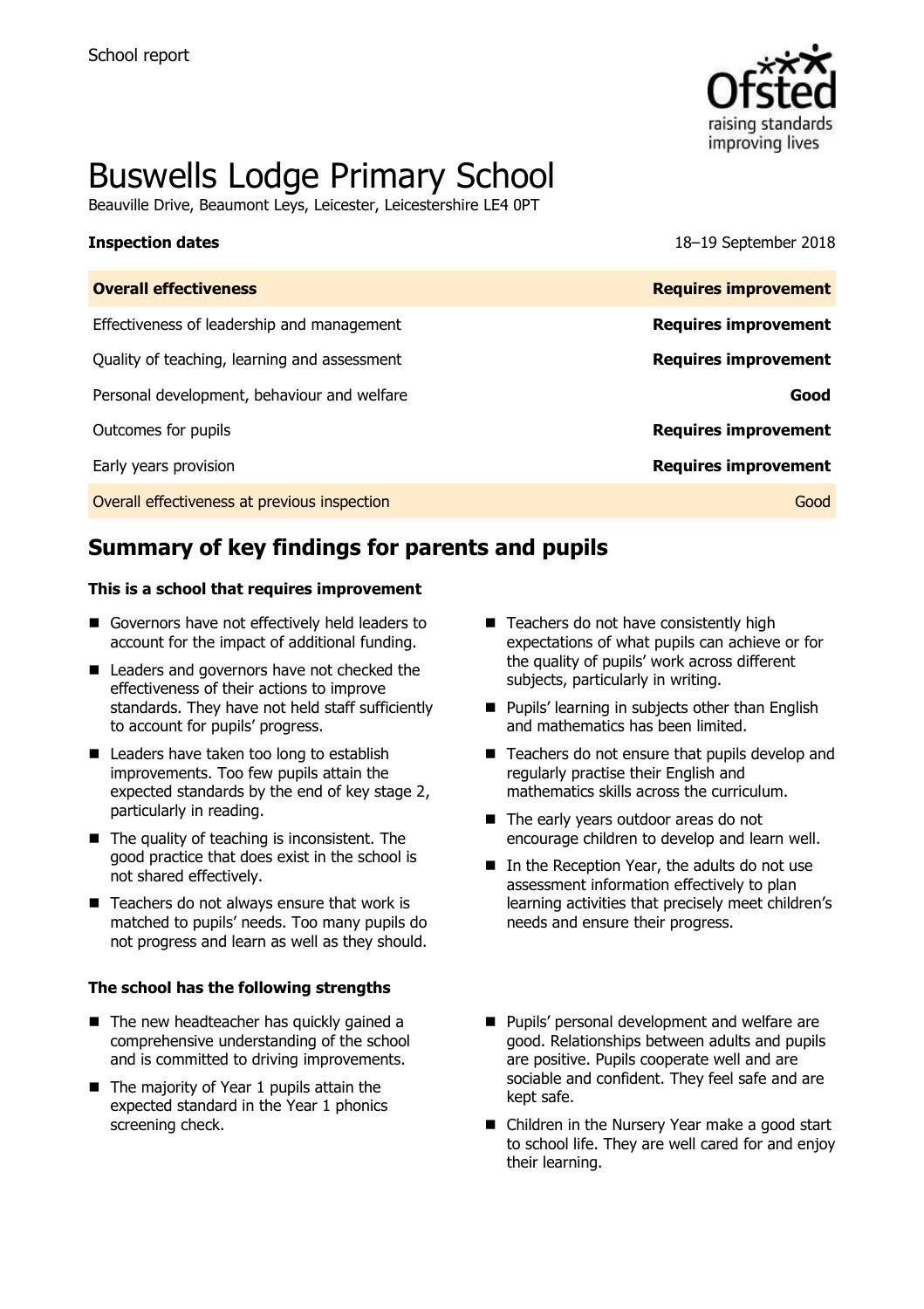

# **Full report**

### **What does the school need to do to improve further?**

- Improve the effectiveness of leadership, management and governance to drive more rapid improvement by ensuring that:
	- governors hold leaders effectively to account for the impact of additional funding to improve the progress and attainment of disadvantaged pupils and pupils who have special educational needs (SEN) and/or disabilities
	- the governing body holds leaders effectively to account for the use of the primary physical education (PE) and sport funding to ensure that it has the maximum impact on improving pupils' outcomes
	- leaders urgently implement the revised curriculum to ensure that it is broad and balanced and better meets pupils' needs and interests.
- Improve the quality of teaching, learning and assessment to enhance pupils' progress by ensuring that teachers:
	- match work to pupils' needs and have consistently high expectations for the quality of pupils' work and what they can achieve
	- provide pupils with regular opportunities to practise and apply their English and mathematics skills, including in other subjects, to deepen their understanding
	- share the existing good practice in the school to raise their expectations of what pupils can achieve.
- Improve the effectiveness of the early years provision by ensuring that:
	- adults use assessment information more precisely to make certain that the curriculum meets children's needs well and challenges them in all areas of learning
	- leaders develop the planning and quality of the environment and resources in the outdoor area so that they can be used effectively to support children's learning and development.

An external review of governance should be undertaken in order to assess how this aspect of leadership and management may be improved.

An external review of the use of the pupil premium funding should be undertaken in order to assess how this aspect of leadership and management may be improved.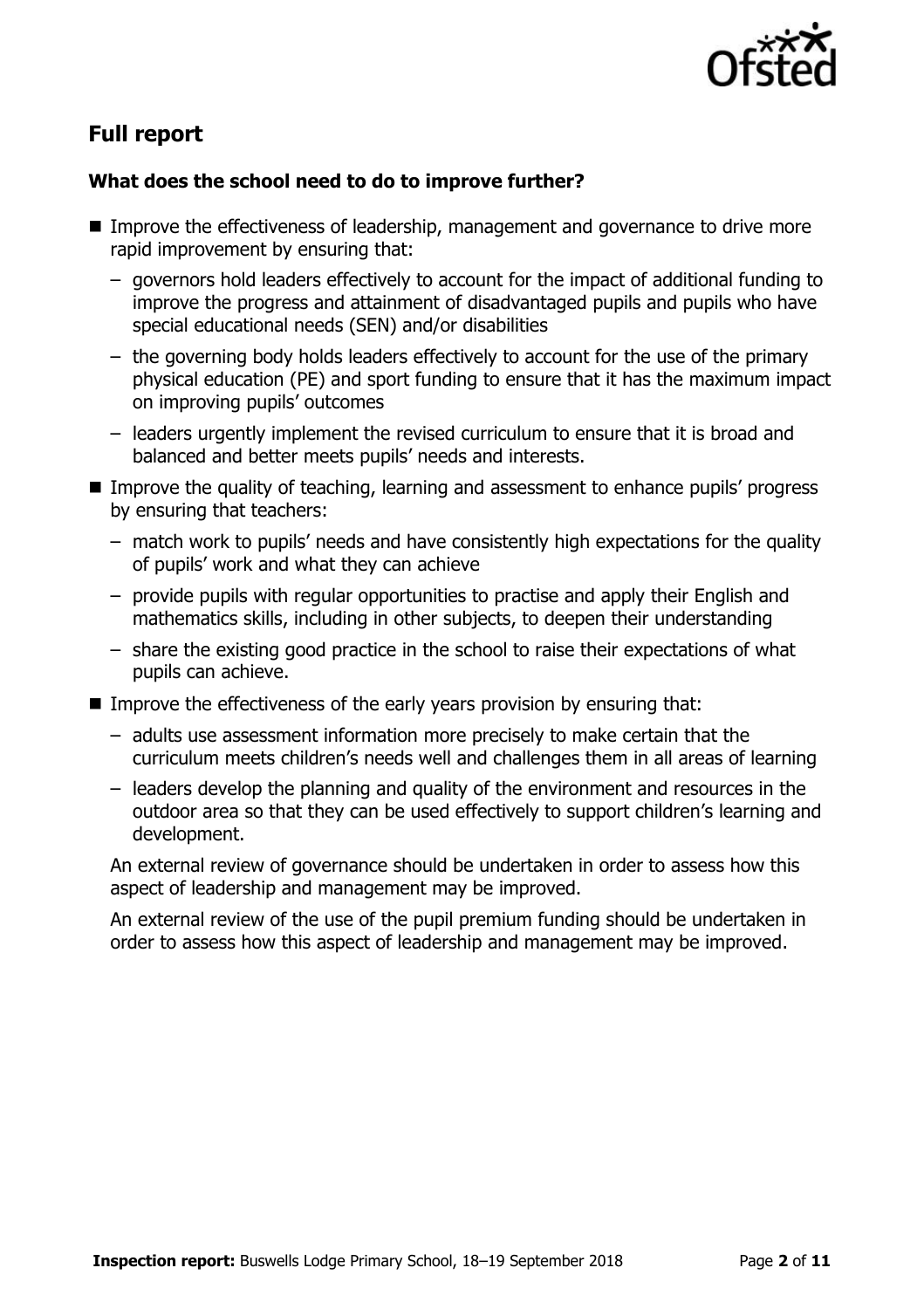

## **Inspection judgements**

### **Effectiveness of leadership and management Requires improvement**

- The school is going through a period of change. A new headteacher was appointed at the end of August 2018. The governing body appointed a new chair at the same time. The headteacher and chair of the governing body have a good understanding of the strengths of the school and the areas needing improvement. They have begun to put appropriate and urgent actions in place but these are in the early stage of implementation.
- Since the previous inspection, the focus on raising standards across the school has not been precise. Leaders have not been rigorous enough in checking that approaches to improving teaching, learning and assessment have been consistently and effectively applied. The pace of improvement in reading, for example, has not been quick enough.
- Leaders have not ensured that the quality of teaching, learning and assessment is consistently good. The quality of pupils' work and the progress they make are too variable in different subjects and across classes. Too many pupils do not make the progress or attain as highly as they should, particularly in reading.
- Leaders have not ensured that the pupil premium funding is used effectively to support disadvantaged pupils. Plans do not identify pupils' barriers to learning accurately and do not precisely focus on improving pupils' outcomes. Leaders have not closely evaluated their actions so they cannot be sure that the funding is having the maximum impact on improving pupils' progress. Governors have not held leaders to account for its use.
- In the same way, leaders and governors are not sure that the primary PE and sport funding is used effectively. Leaders have not checked that their actions are having the best possible impact on pupils' outcomes. Leaders have not reviewed the impact of the funding on, for example, sustaining and increasing pupils' participation rates throughout the school.
- The coordinator for the provision for pupils who have SEN and/or disabilities has strengthened school systems for identifying these pupils' needs and putting into place appropriate provision and support. Nevertheless, leaders do not sharply analyse the impact of all additional provision and support to ensure that individual pupils are making continued positive progress. Consequently, leaders and governors cannot be certain that additional funding for these pupils is having the maximum impact.
- Leaders recently carried out a review of the curriculum to ensure that it is broad and balanced and meets pupils' needs well. Leaders identified areas to improve and have adapted curriculum plans to better motivate and interest pupils in their learning. However, these plans have not yet been fully implemented and are in the early stages.
- In the past, senior leaders have not always enabled teachers to regularly access training and development to improve their practice. Existing good practice within the school has not been shared as well as it could be to effectively improve teaching and learning.
- Leaders promote pupils' spiritual, moral, social and cultural development and their understanding of fundamental British values well. For example, pupils take part in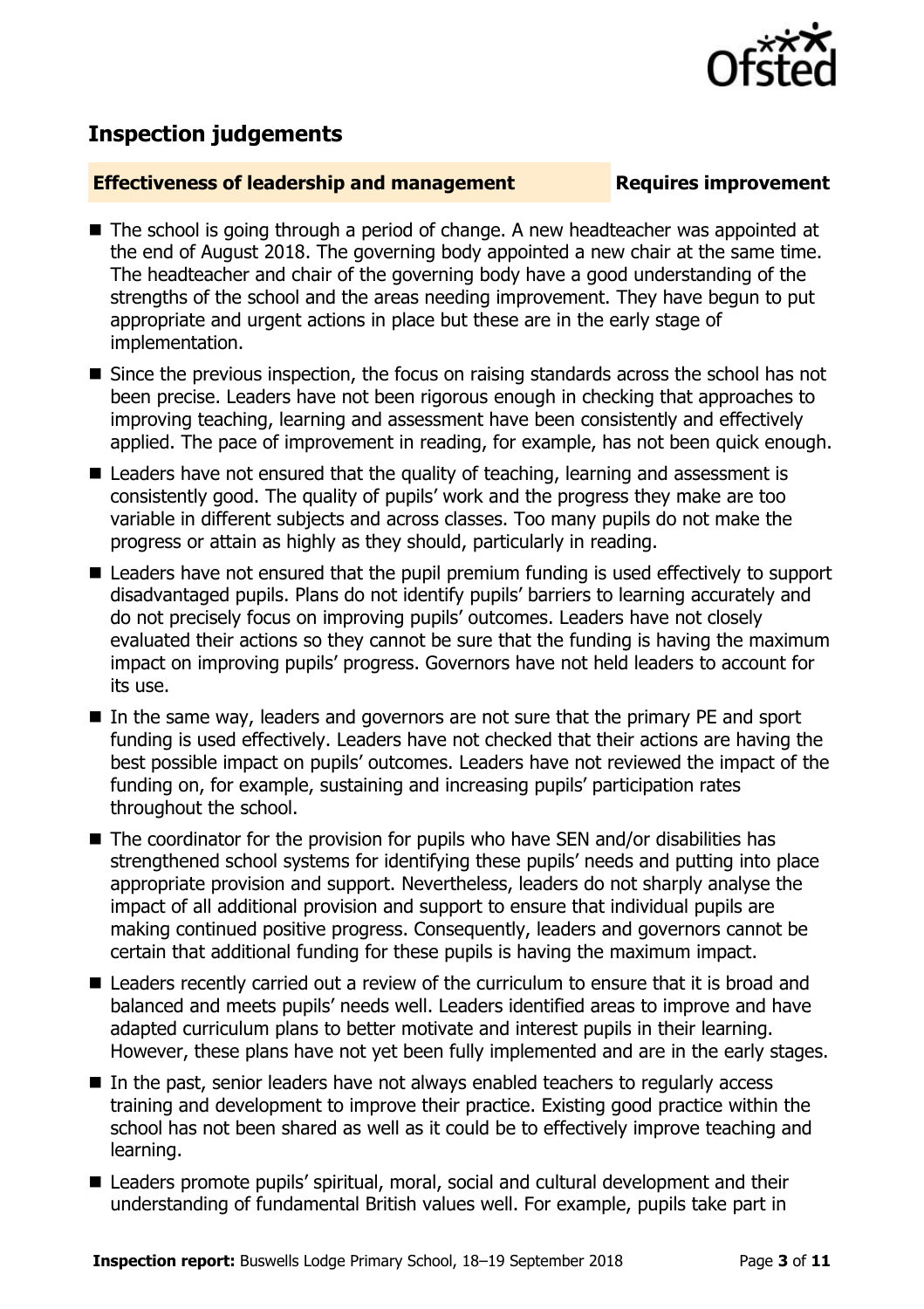

activities where they learn life skills, such as understanding how to manage money and think of the needs of others. As one pupil explained to an inspector: 'We are all different and want different things but understand that we have to compromise to get the best for everyone.' Pupils highly value the elected positions of responsibility they hold in school.

- Leaders have ensured that pupils who speak English as an additional language are well supported and make good progress. Multilingual teaching assistants work with pupils and give teachers appropriate advice. They provide additional support to pupils, parents and carers when needed.
- The new headteacher is determined to bring about swift improvements in the school. He has established a strong senior leadership team to drive improvements.
- The headteacher and the chair of the governing body have developed focused and appropriate plans to improve standards. For example, the headteacher has rapidly established effective systems for managing the performance of staff. Targets are sharply linked to pupils' outcomes to effectively hold staff to account.

### **Governance of the school**

- The governing body has recently gone through a period of change. An experienced governor was appointed as the new chair of the governing body in August 2018. The governing body is also in the process of appointing three new members. The new chair is ambitious for the school and shares the headteacher's vision to improve outcomes for all pupils.
- The skills of governors have not been developed well enough. They have accepted information about pupils' outcomes and the impact of actions to improve the school without effective challenge or support.
- To date, governors have not held leaders to account for the school's use of the pupil premium funding, the funding to support pupils who have SEN and/or disabilities and the primary PE sport funding. They have not rigorously challenged leaders to demonstrate if additional funding is used well enough to accelerate pupils' outcomes.

### **Safeguarding**

- The arrangements for safeguarding are effective.
- The new headteacher has provided all staff with relevant up-to-date training to safeguard pupils. There is a good culture of safeguarding throughout the school. Staff are knowledgeable about the school's procedures for raising welfare or child protection concerns.
- Leaders ensure that the school's employment checks are in place in line with statutory requirements.
- Adults in school are diligent in ensuring that pupils are safe. Records for safeguarding are well maintained and show that leaders are tenacious in following up concerns. Leaders work in partnership with external agencies, where necessary, to ensure the well-being of pupils.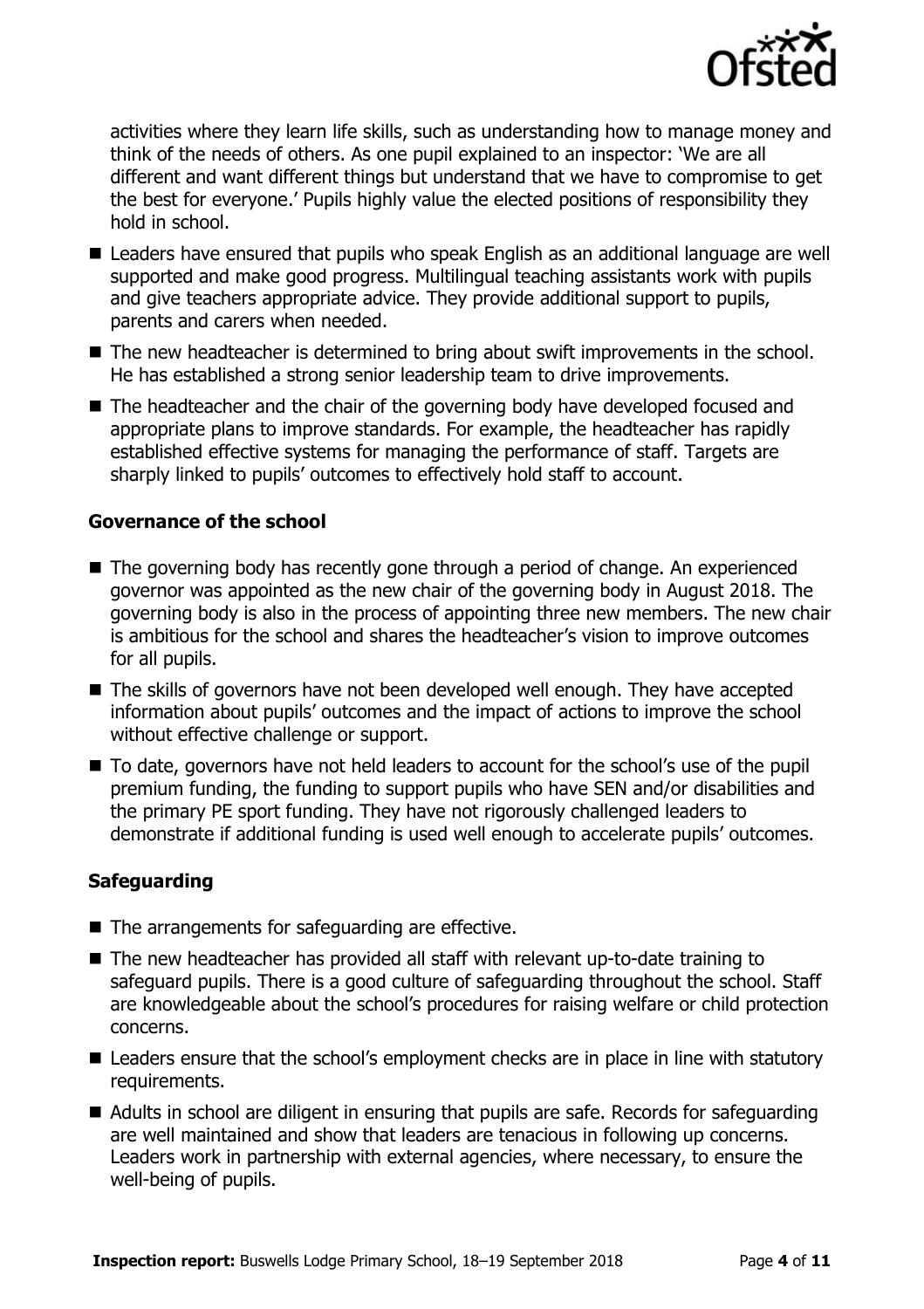

### **Quality of teaching, learning and assessment Requires improvement**

- The quality of teaching, learning and assessment across the school is inconsistent. Teachers' expectations of what pupils can achieve are not consistently high enough. Some pupils do not progress and learn as well as they should.
- Teachers do not consistently match work well to pupils' needs. Some teachers do not tackle pupils' misconceptions and errors promptly enough. Too many pupils, including those who are disadvantaged and the most able, do not make the progress they should.
- **Pupils do not practise and apply their writing and mathematics skills in other areas of** the curriculum. Pupils repeat skills in similar contexts rather than use them in different ways to build on their skills and deepen their knowledge. This is one of the reasons pupils do not make the progress they should.
- Teachers do not consistently focus on developing pupils' writing skills. Some pupils make less progress in writing because teachers do not provide opportunities for them to write at length to practise and apply their writing skills. The quality of pupils' writing in other subjects is often lower than in their English books.
- The teaching of phonics is effective. The majority of pupils acquire a good knowledge of phonics. This supports them with their reading and writing. However, pupils who read their books to inspectors were mostly negative about their reading experiences and said that they did not read widely. Leaders acknowledge that improving reading is an ongoing priority for the school.
- The teaching of mathematics has improved across the school. Work in pupils' books and inspectors' observations of teaching show that teachers provide regular opportunities for pupils to solve problems and increasingly require them to explain their mathematical reasoning.
- Teachers and teaching assistants establish good relationships with pupils. They give pupils praise and encouragement, which has a positive effect on keeping pupils interested in their learning. Teachers deploy teaching assistants carefully in lessons, which has a good impact on pupils' learning and progress.
- Teachers set homework in line with the school's policy. This consolidates pupils' learning well. Parents and pupils commented positively on the homework provided.
- Teachers and teaching assistants are enthusiastic and relationships are positive. Where teaching is most effective, teachers use their sound subject knowledge to ask questions and to clarify pupils' understanding.

### **Personal development, behaviour and welfare Good**

### **Personal development and welfare**

- The school's work to promote pupils' personal development and welfare is good.
- The school has a calm friendly atmosphere. Relationships between pupils and staff are positive. Pupils are sociable and confident.
- **Pupils are taught how to stay safe in range of situations, including when using social**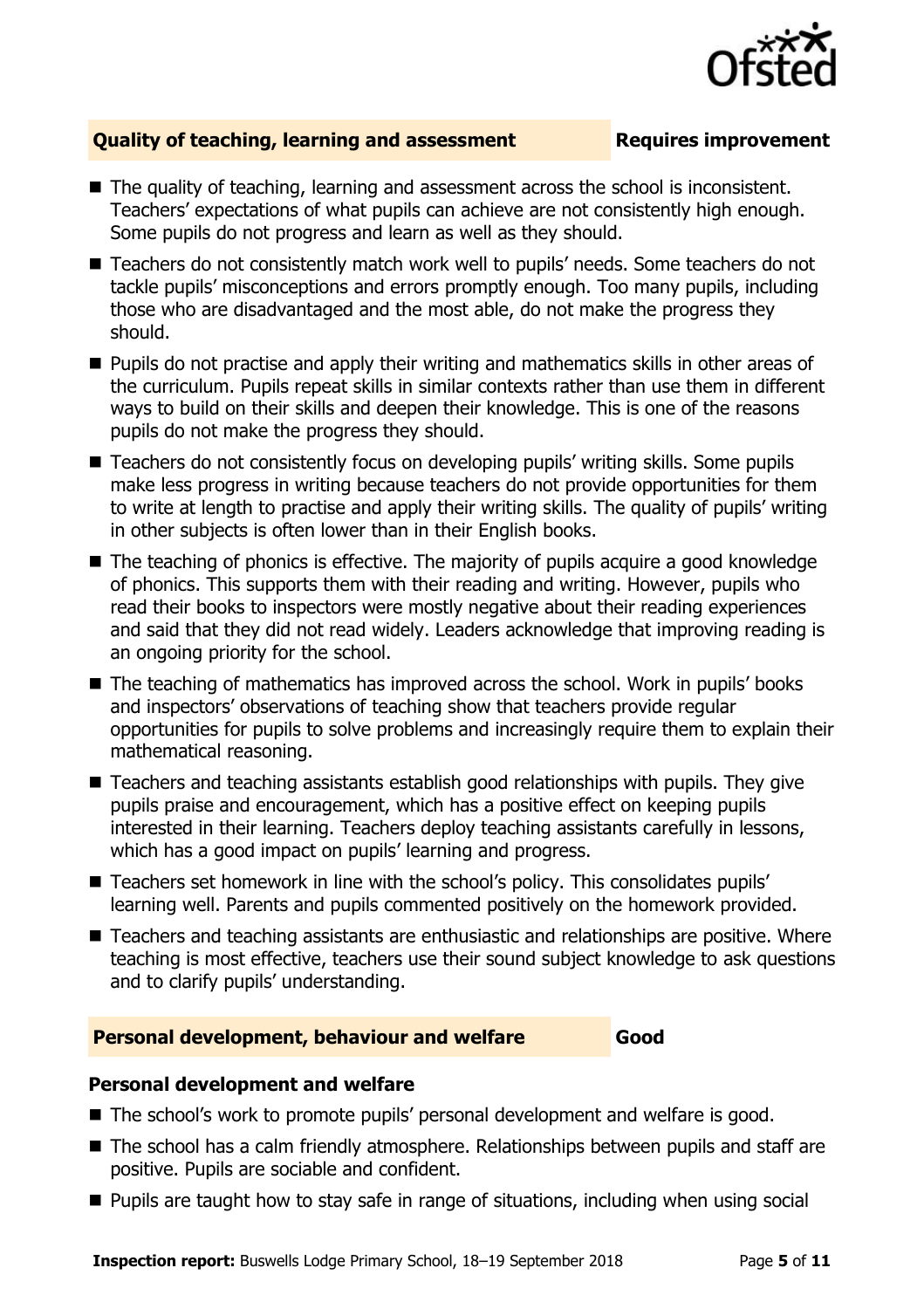

media and crossing the road. Pupils say they feel safe in school and that their teachers help them with any worries they may have.

- **Pupils enjoy responsibility through their elected positions as members of the school** council. Through these roles, they are involved in decision-making. For example, pupils took part in the costing and design of the new school library.
- Leaders effectively promote healthy lifestyles. Pupils were able to explain to inspectors the importance of staying healthy by eating well and exercising regularly. Pupils appreciate the additional lessons and clubs provided by Leicester City Football Club Community Trust, which also support their social and emotional well-being.
- **Pupils are proud of their school and their appearance. Nevertheless, teachers do not** teach pupils to consistently take pride in their work.

### **Behaviour**

- The behaviour of pupils is good. Pupils are courteous and polite. Their conduct around the school and in lessons is good.
- **Pupils have a good understanding of school systems to support their behaviour.** Parents who spoke with inspectors and the majority of parents who responded to Ofsted's online questionnaire, Parent View, agreed that the school ensures that pupils are well behaved.
- Pupils understand the different forms bullying can take. They say that incidents of bullying or poor behaviour do sometimes occur, but staff deal with them fairly and effectively. Leaders' records show that instances of bullying are rare and are handled appropriately, in line with the school's behaviour policy.
- **Pupils cooperate well in lessons and are confident in expressing their opinions. They** work well together and show mutual respect. In some lessons, pupils lost concentration if their work was not well matched to their needs.
- Attendance is improving but remains below the national average. Leaders check attendance carefully and work with an educational welfare officer to support the families of pupils who have persistent absence. Leaders recognise that improving attendance is an ongoing priority.

### **Outcomes for pupils Requires improvement**

- The proportion of pupils achieving the expected standards in reading, writing and mathematics at the end of key stage 2 in 2017 increased from 2016, but remained below the national average. The school's own assessment information shared with inspectors suggests that the proportion of pupils achieving the expected standards in 2018 will be in line with 2017 and remain below national averages.
- $\blacksquare$  In 2017, the progress pupils made in reading by the end of key stage 2 was well below average. The school's own assessment information shows that the proportion of pupils who achieved the expected standard in 2018 will again be below the national average. This has been the case for the last three years. The school's actions to improve reading across the school have not been effective enough.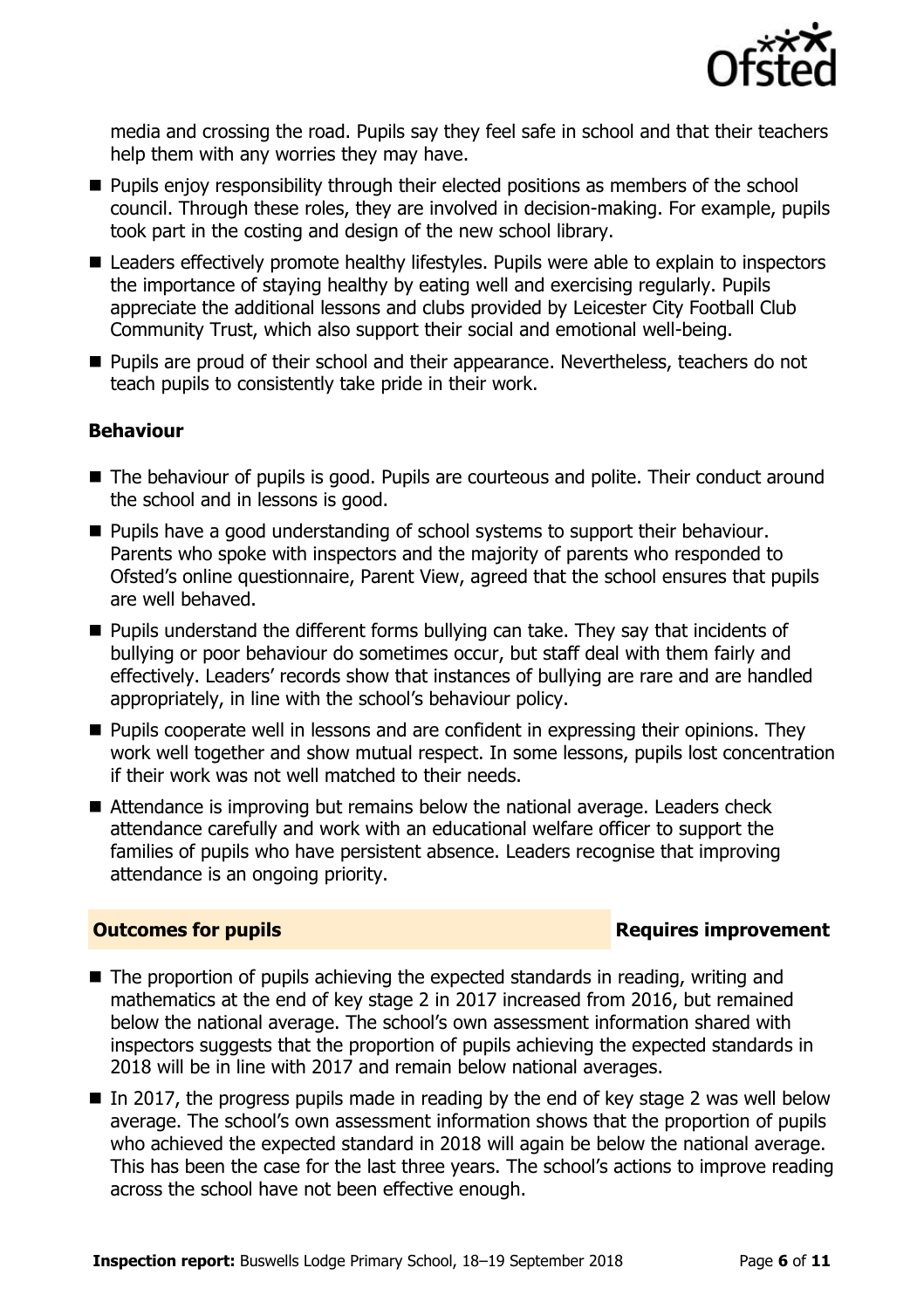

- The proportion of pupils achieving the expected standard in mathematics by the end of key stage 2 has improved over recent years. However, in 2018, it is likely to decline slightly and remain below the national average. Scrutiny of pupils' books by inspectors showed that, while teachers are setting age-appropriate tasks, some of these tasks are not always challenging enough for pupils to make good progress, particularly the middle-ability pupils.
- In writing, the proportion of pupils achieving the expected standard in 2018 at the end of key stage 2 is close to the national average. However, examples of pupils' work show that some pupils do not make as much progress as they could. This is because teachers do not provide them with regular opportunities to practise and develop their skills in longer pieces of writing.
- $\blacksquare$  At the end of key stage 1, the proportions of pupils achieving the expected standards in reading, writing and mathematics have been below the national averages for the last two years. School assessment information indicates that, although improved, achievement in reading and writing is likely to remain below the national averages in 2018. The proportion of pupils achieving the standard in mathematics has increased and is likely to be in line with the national average.
- The proportion of disadvantaged pupils across the school is significantly higher than seen nationally. Current school information indicates that these pupils make similar progress from their starting points to their in-school peers, and sometimes less. However, by the end of key stage 2, too many disadvantaged pupils and their school peers are making less progress than other pupils nationally, particularly at the greaterdepth and higher standards.
- **Pupils who have SEN and/or disabilities do not make as much progress as they should,** compared with other pupils in the school. Leaders do not sharply analyse the impact of additional support or ensure that pupils make the progress of which they are capable.
- Evidence of pupils' work and outcomes in subjects other than English and mathematics is limited.
- $\blacksquare$  The proportion of pupils achieving the expected standard in the Year 1 phonics screening check has improved over recent years. In 2018, the proportion increased further to be above the national average.
- Current school information indicates that pupils who speak English as an additional language make good progress from their starting points.

### **Early years provision Requires improvement**

- Staff assess children's starting points thoroughly and track children's progress carefully. Most children enter the school with skills below those typical for their age and make good progress by the end of the Reception Year. However, adults' assessments of these skills when children enter the school are not precisely analysed to create effective plans to accelerate the progress of different groups of children in different areas of learning.
- Some children, including boys and those who are disadvantaged, do not make the progress of which they are capable. In 2018, the proportion of children who gained a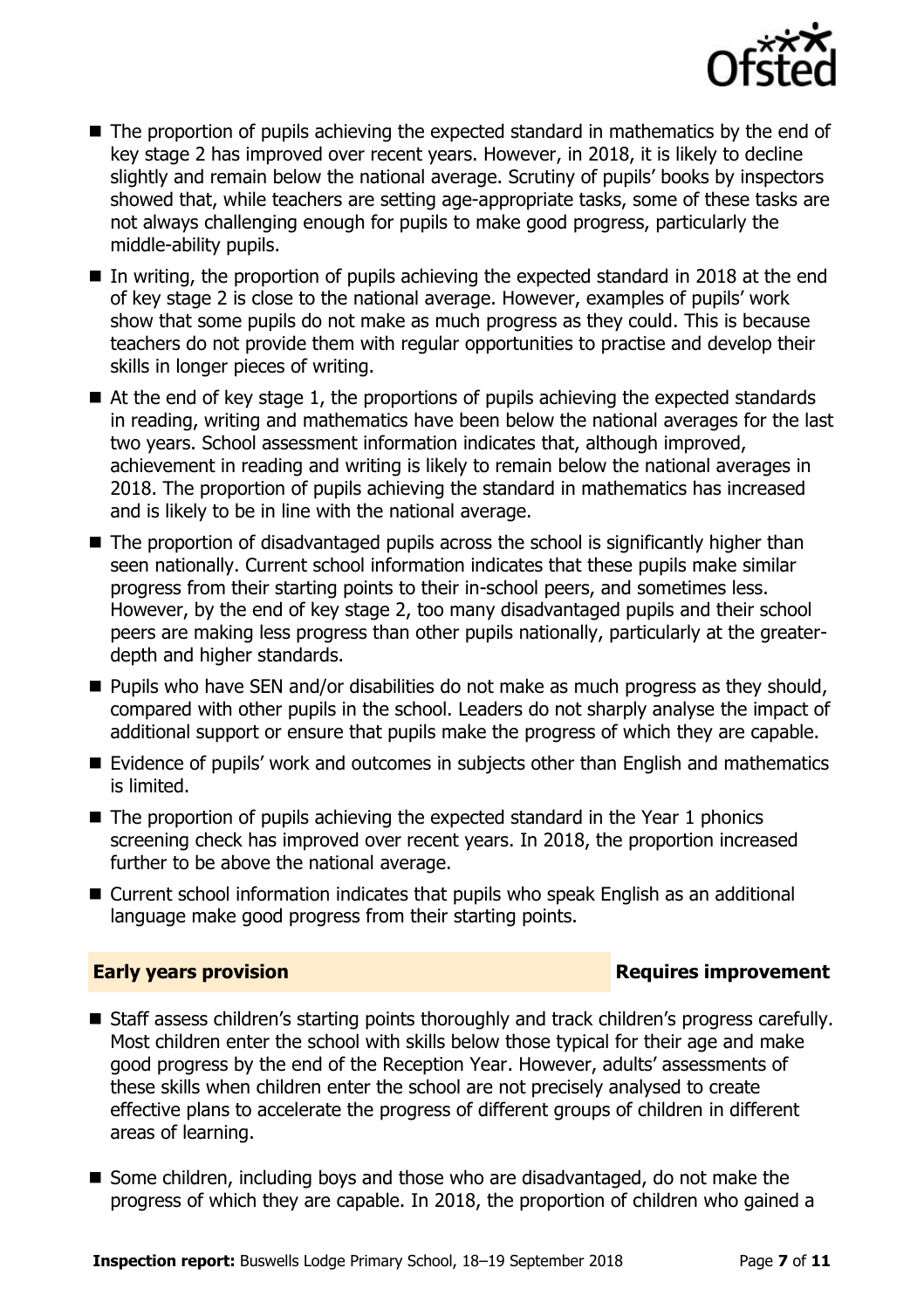

good level of development declined from the previous year and remains below the national average.

- Leadership of the early years requires improvement. Leaders have not ensured that the quality of teaching and learning across the early years is consistently good. Children, particularly the most able, are not challenged well enough to deepen and extend their understanding.
- The outdoor areas for the Nursery and Reception classes are poorly equipped and do not promote children's learning effectively. Leaders do not plan the outdoor curriculum appropriately to meet children's needs across the areas of learning.
- Children are enthusiastic learners. Adults provide children with a variety of activities to interest them in their learning. For example, during the inspection, children were learning about their bodies. Nursery children enthusiastically sang songs and followed adults' instructions which required them to identify different parts of their body. Reception children played in the doctors' role-play area and were supported by adults to use their writing skills to write labels for different parts of the human body.
- Parents who spoke with inspectors were positive about the start their children have made in the early years. Leaders have identified that, although parents do contribute to assessments of children's learning and progress, this is an area for further development.
- Children in the Nursery Year make a good start to their education. They settle quickly into school life and are ready to learn. Adults support children very well and establish clear expectations for behaviour for learning. Children are happy in school and motivated to learn.
- Safeguarding arrangements in the early years are fit for purpose and regulations are met. Children are well cared for and kept safe.
- Staff have established positive relationships with and effective routines for children. Children cooperate with each other and behave well. They are excited to talk about and share their learning and achievements. They respond promptly to adults' instructions and enjoy their learning.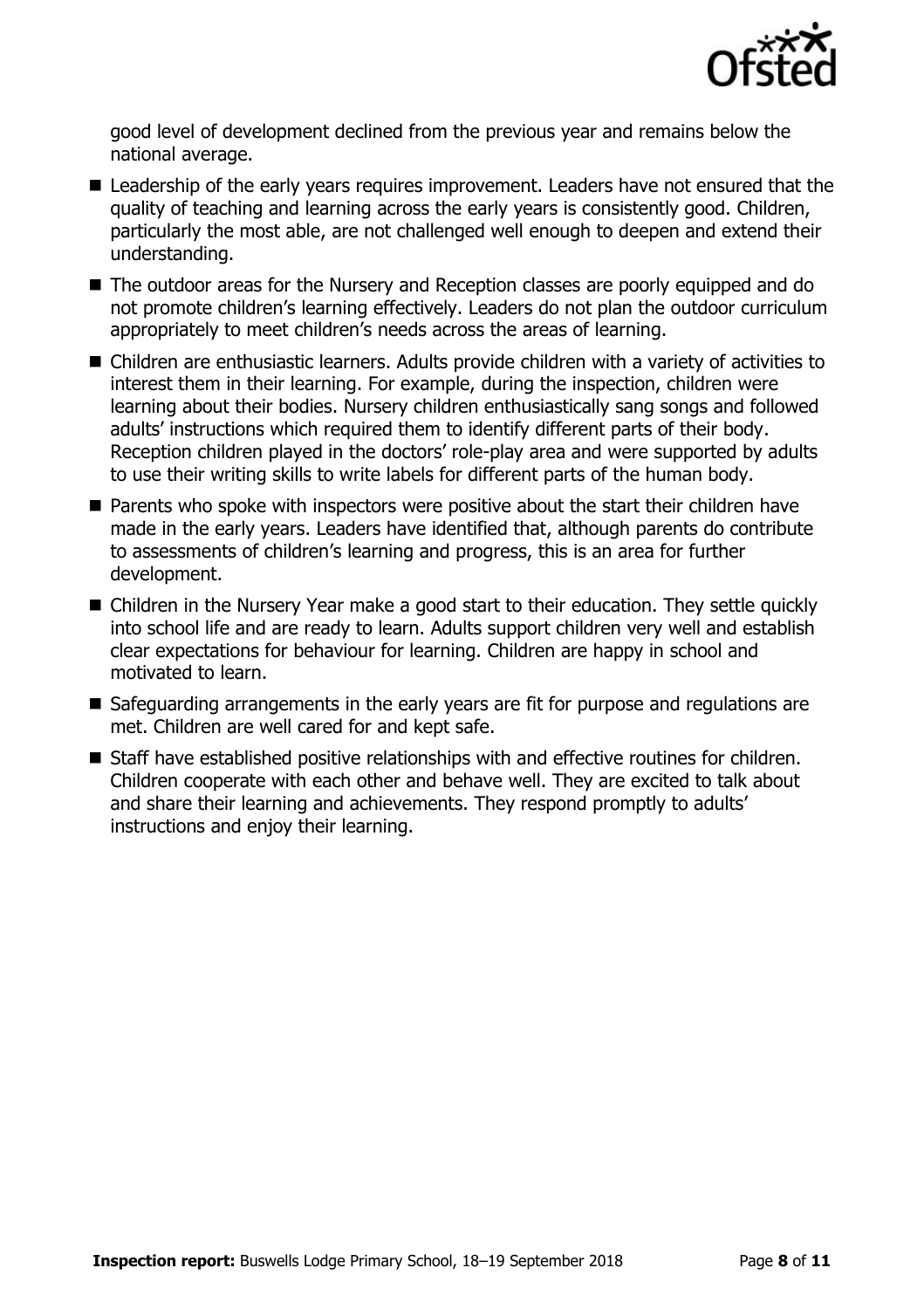

# **School details**

| Unique reference number | 120040         |
|-------------------------|----------------|
| Local authority         | Leicester City |
| Inspection number       | 10053079       |

This inspection of the school was carried out under section 5 of the Education Act 2005.

| Type of school                      | Primary                               |
|-------------------------------------|---------------------------------------|
| School category                     | Community                             |
| Age range of pupils                 | 3 to 11                               |
| <b>Gender of pupils</b>             | Mixed                                 |
| Number of pupils on the school roll | 462                                   |
| Appropriate authority               | The governing body                    |
| Chair                               | Lyn Wyeth                             |
| <b>Headteacher</b>                  | <b>Scott Fewster</b>                  |
| Telephone number                    | 01162 352 129                         |
| Website                             | www.buswellslodge.leicester.sch.uk/   |
| <b>Email address</b>                | office@buswellslodge.leicester.sch.uk |
| Date of previous inspection         | 26-27 February 2015                   |

### **Information about this school**

- The school has had recent changes to leadership. A new headteacher and a new chair of the governing body were appointed in August 2018.
- The school is larger than the average-sized primary school.
- The proportion of disadvantaged pupils is above the national average.
- The proportions of pupils from minority ethnic backgrounds and of pupils who speak English as an additional language are above those seen nationally.
- $\blacksquare$  The proportion of pupils who have SEN and/or disabilities is above the national average.
- The school has received minimal support from the local authority.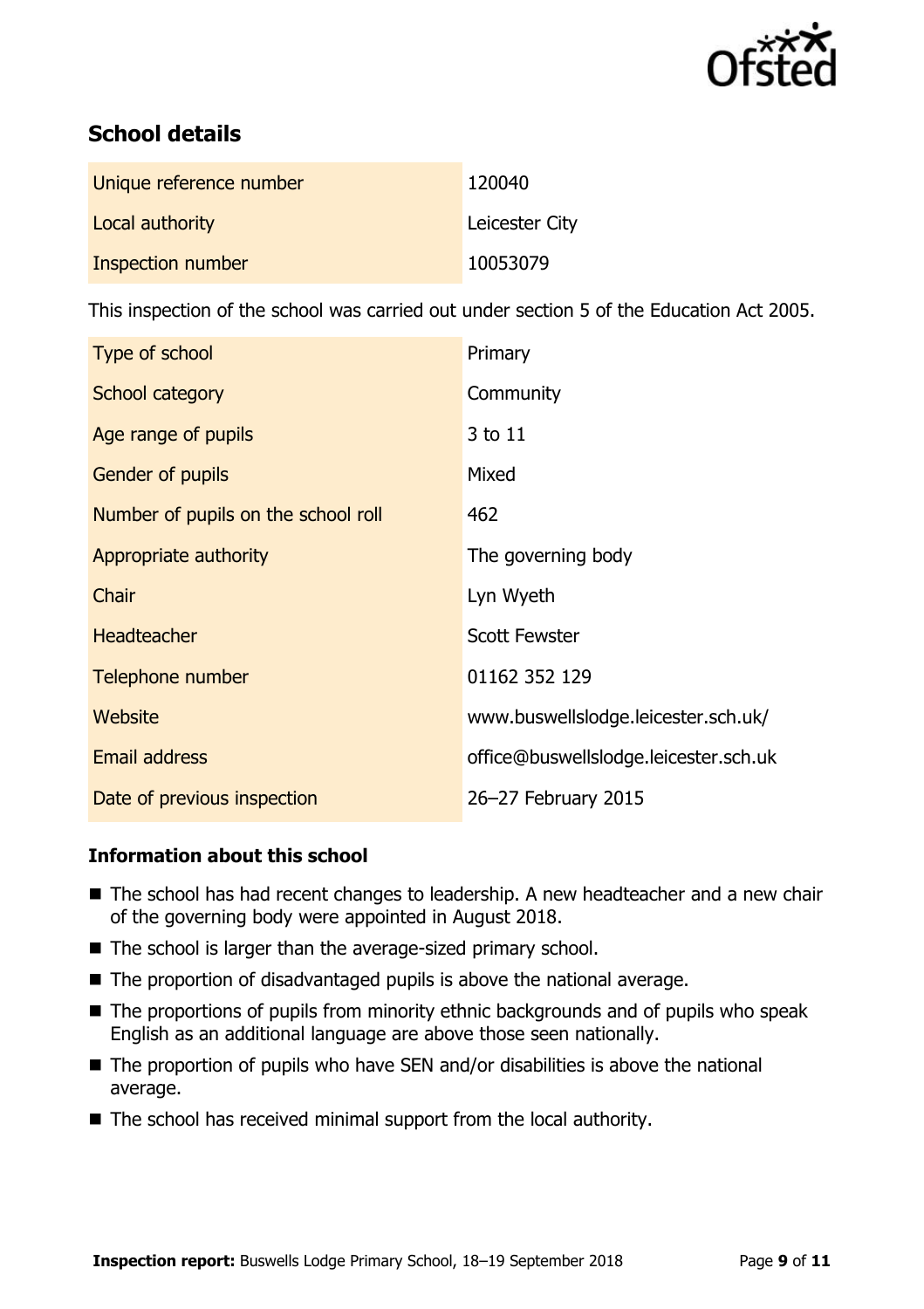

# **Information about this inspection**

- Inspectors observed teaching in all year groups. They observed the teaching of reading and listened to pupils reading. Inspectors talked to pupils about their school and looked at examples of pupils' work.
- Inspectors held meetings with the headteacher, deputy headteacher, other senior leaders and several middle leaders, including those for English and mathematics. The lead inspector met with members of the governing body and had a telephone conversation with a representative from the local authority.
- Inspectors spoke with parents informally at the start of the school day. They took account of the 26 responses to the Ofsted online questionnaire, Parent View. There were no responses to Ofsted's online questionnaires for staff or pupils.
- Inspectors looked at a range of documents, including: the school's self-evaluation of current performance and plans for improvement; the school's most recent information on the achievement and progress of pupils; information relating to the safeguarding of pupils; information about the behaviour management of pupils; information relating to the school's use of the pupil premium funding and funding for pupils who have SEN and/or disabilities; the school's most recent information relating to the attendance of pupils; and minutes from meetings of the governing body.

### **Inspection team**

| Stephanie Innes-Taylor, lead inspector | Her Majesty's Inspector |
|----------------------------------------|-------------------------|
| <b>Elizabeth Mace</b>                  | Ofsted Inspector        |
| <b>Clive Worrall</b>                   | Ofsted Inspector        |